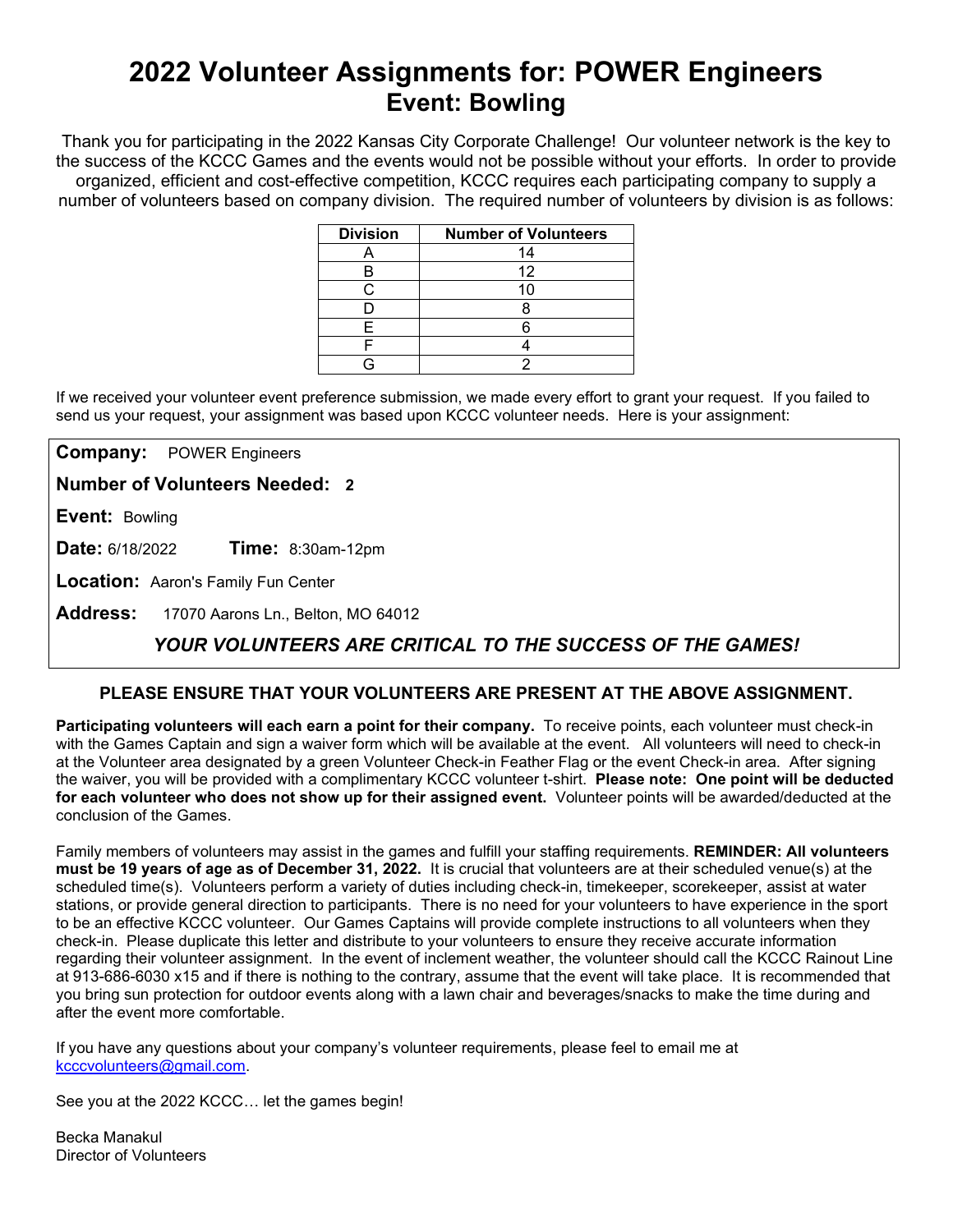# **2022 Volunteer Assignments for: POWER Engineers Event: Bowling**

Thank you for participating in the 2022 Kansas City Corporate Challenge! Our volunteer network is the key to the success of the KCCC Games and the events would not be possible without your efforts.In order to provide organized, efficient and cost-effective competition, KCCC requires each participating company to supply a number of volunteers based on company division. The required number of volunteers by division is as follows:

| <b>Division</b> | <b>Number of Volunteers</b> |
|-----------------|-----------------------------|
|                 | 14                          |
| В               | 12                          |
|                 |                             |
|                 |                             |
| F               |                             |
|                 |                             |
|                 |                             |

If we received your volunteer event preference submission, we made every effort to grant your request. If you failed to send us your request, your assignment was based upon KCCC volunteer needs. Here is your assignment:

**Company:** POWER Engineers

**Number of Volunteers Needed: 2**

**Event:** Bowling

**Date:** 6/18/2022 **Time:** 11:30am-3pm

**Location:** Aaron's Family Fun Center

**Address:** 17070 Aarons Ln., Belton, MO 64012

## *YOUR VOLUNTEERS ARE CRITICAL TO THE SUCCESS OF THE GAMES!*

### **PLEASE ENSURE THAT YOUR VOLUNTEERS ARE PRESENT AT THE ABOVE ASSIGNMENT.**

**Participating volunteers will each earn a point for their company.** To receive points, each volunteer must check-in with the Games Captain and sign a waiver form which will be available at the event. All volunteers will need to check-in at the Volunteer area designated by a green Volunteer Check-in Feather Flag or the event Check-in area. After signing the waiver, you will be provided with a complimentary KCCC volunteer t-shirt. **Please note: One point will be deducted for each volunteer who does not show up for their assigned event.** Volunteer points will be awarded/deducted at the conclusion of the Games.

Family members of volunteers may assist in the games and fulfill your staffing requirements. **REMINDER: All volunteers must be 19 years of age as of December 31, 2022.** It is crucial that volunteers are at their scheduled venue(s) at the scheduled time(s). Volunteers perform a variety of duties including check-in, timekeeper, scorekeeper, assist at water stations, or provide general direction to participants. There is no need for your volunteers to have experience in the sport to be an effective KCCC volunteer. Our Games Captains will provide complete instructions to all volunteers when they check-in. Please duplicate this letter and distribute to your volunteers to ensure they receive accurate information regarding their volunteer assignment. In the event of inclement weather, the volunteer should call the KCCC Rainout Line at 913-686-6030 x15 and if there is nothing to the contrary, assume that the event will take place. It is recommended that you bring sun protection for outdoor events along with a lawn chair and beverages/snacks to make the time during and after the event more comfortable.

If you have any questions about your company's volunteer requirements, please feel to email me at [kcccvolunteers@gmail.com.](mailto:kcccvolunteers@gmail.com)

See you at the 2022 KCCC… let the games begin!

Becka Manakul Director of Volunteers